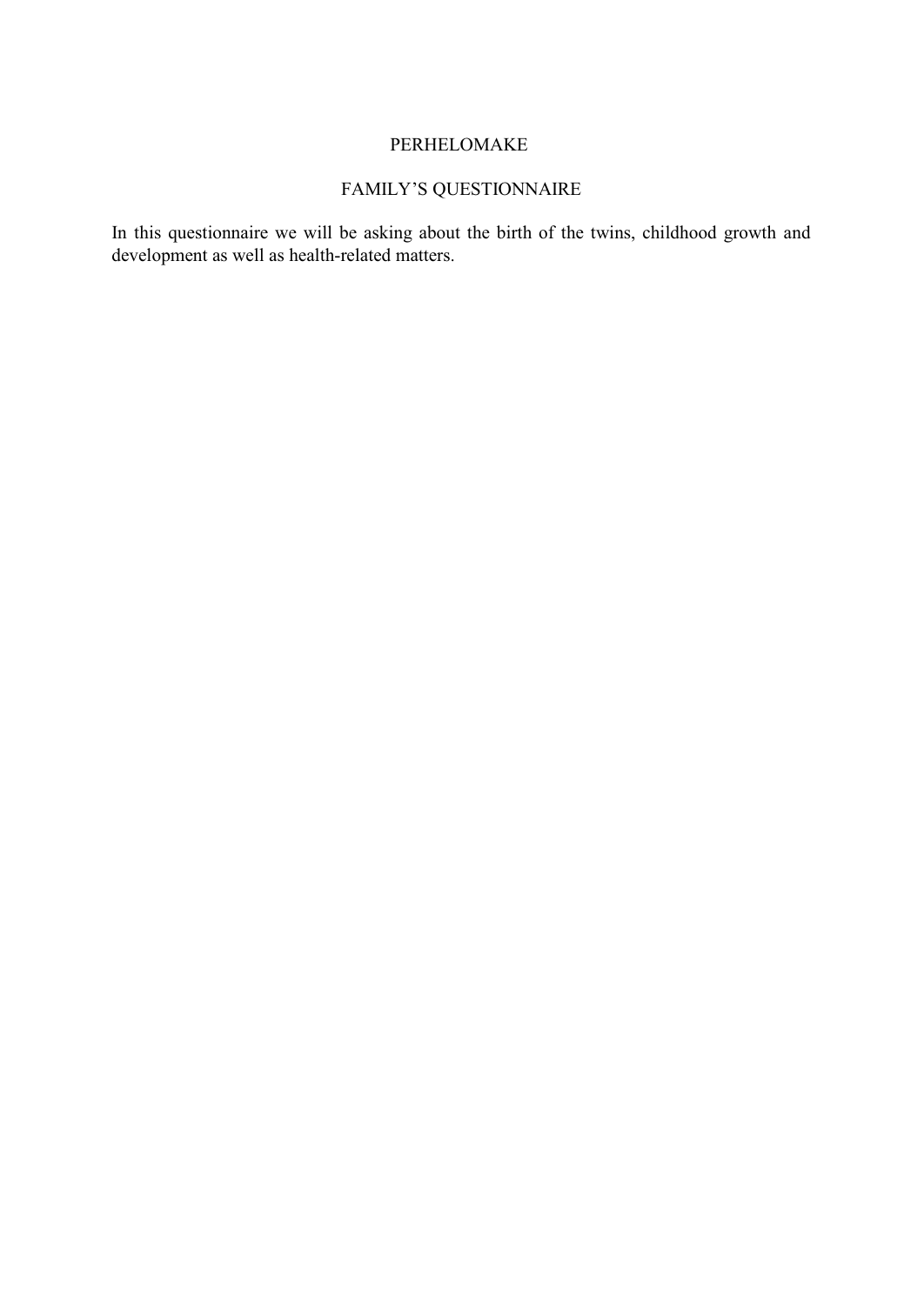Dear responder,

This questionnaire is part of a medical research project, in which we will explain the effects of the environment and heredity on health and factors influencing health. For the project, we have called upon families that have twins.

From a scientific perspective, it is important that this questionnaire is answered by as many of you who receive it as possible. The forms have been numbered for data processing purposes. Thus, we avoid sending a new form to those who have already answered.

Be thorough in answering the questions. When you are done, check to make sure you have not skipped any questions by accident.

Return the completed questionnaire in the enclosed return envelope. You can drop it at the post office without a stamp. We will pay for postage.

NOTICE: Your identity and the information you give will remain completely confidential. The results of the research will be studied in the form of tables compiled from all answers, and we won't reveal answers given by individual participants.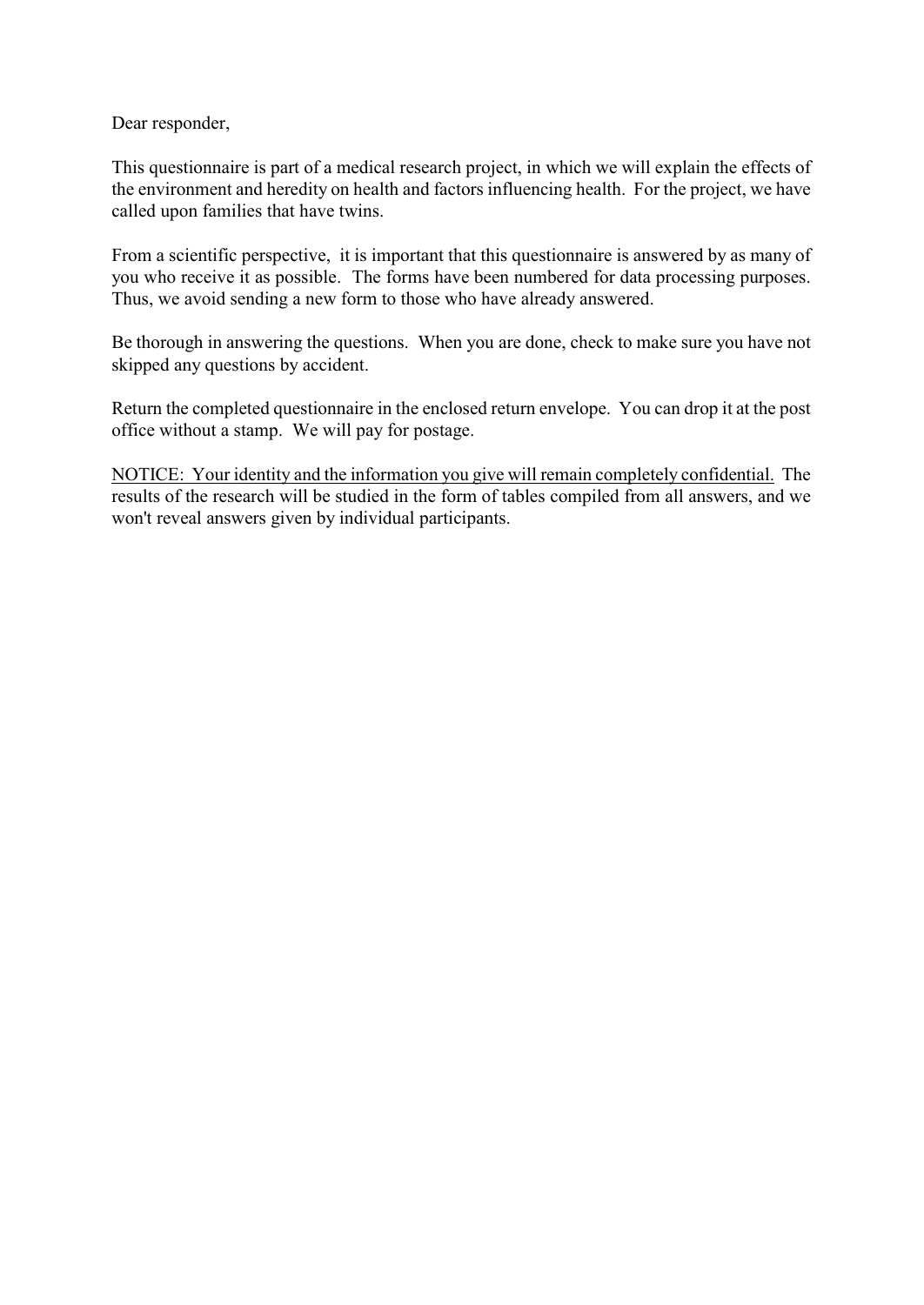[page 3] HOW TO ANSWER:

It is easy to fill out the questionnaire. You will always answer each question or sub-question by circling one of the alternatives. The alternatives have been numbered. Take a look at example 1.

Some of the questions have, after the answer alternatives, a supplementary question or an indication to move on to a certain other question. These have been marked with guiding arrows. Look at example 2.

In some of the questions you are asked to write or number something. Look at examples 2 and 3.

If you have to correct an answer, cross out the incorrect answer.

## EXAMPLES:

EXAMPLE 1 In the past month, have you visited the following never once 2 or more times ------------------------------------------------------------------------ Pharmacy 1 2 3 ------------------------------------------------------------------------ Doctor 1 2 ------------------------------------------------------------------------ (in this example the person giving the answers had visited the pharmacy twice and a doctor once during the past month) EXAMPLE 2 Do you know your blood type? 1 no ----> go to the next question 2 yes  $--->$  what is your blood type? (here the person answering knew his/her blood type) EXAMPLE 3 Have your children been diagnosed with a long-term illness? If so, then what illness? A-child: yes, asthma B-child: no (in this example, only A-child has been diagnosed with asthma)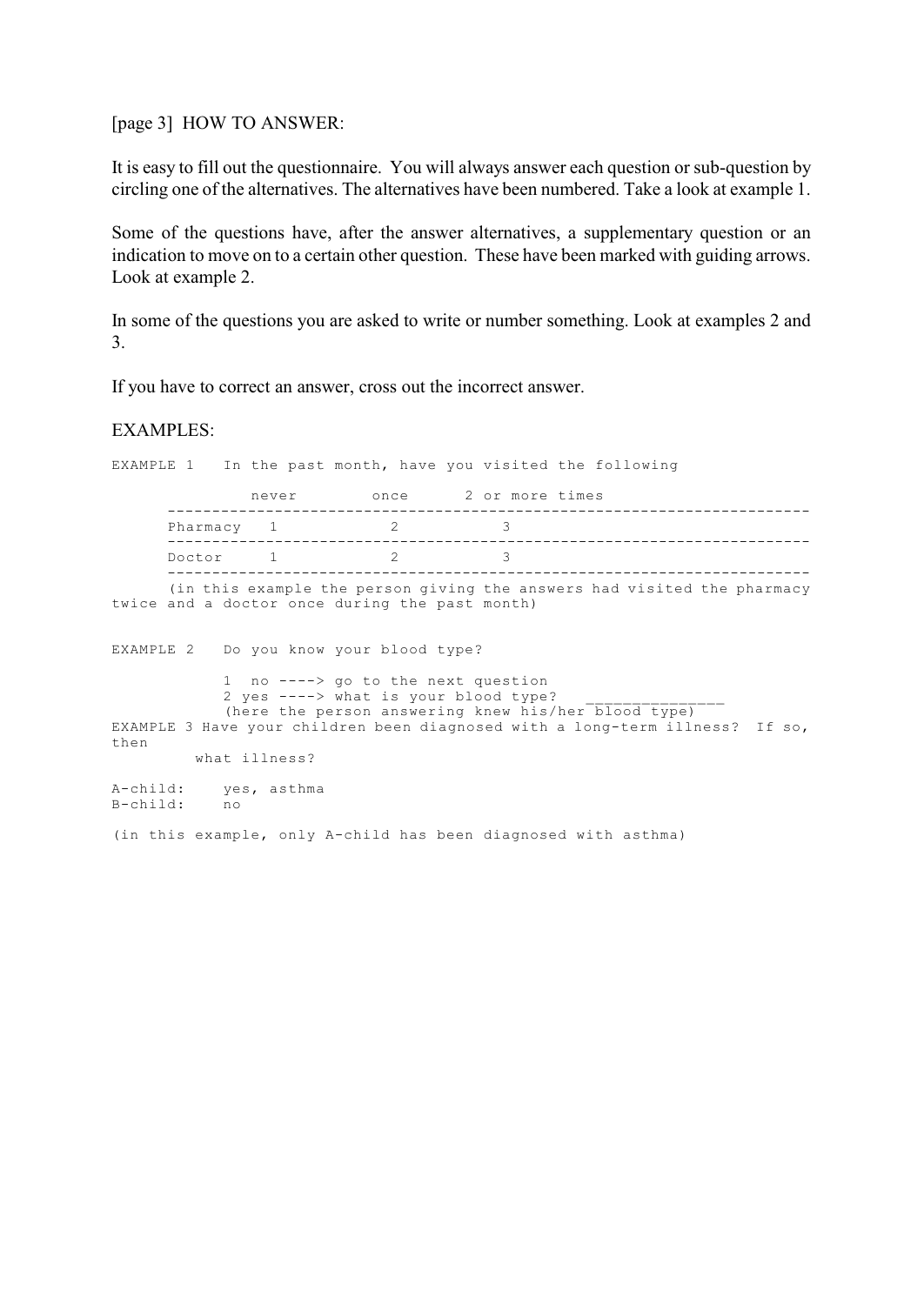At first, we will ask questions regarding the birth of the twins.

In the following, A-child means the first-born, B-child means the second-born of the twins.

- 1. During which week of your pregnancy did you find out that you had a twin pregnancy?
	- 1 week \_\_\_\_\_\_
	- 2 I found out about the twin pregnancy when I was in labor 3 I can't remember
	- I can't remember
- 2. During which week of your pregnancy were the twins born?

Week  $\frac{1}{\sqrt{1-\frac{1}{2}}\cdot\frac{1}{\sqrt{1-\frac{1}{2}}}}$ 

- 3. How many minutes apart were A-child and B-child born?
	- 1 minutes apart
	- 2 I can't remember
- 4. Were the twins born through a Caesarean birth?
	- 1. no
	- 2. yes, both
	- 3. yes, only B-child
- 5. What kind of placenta did the twins have?
	- 1. combined
	- 2. separate
	- 3. I don't know
- 6. Children's first names:

A-child B-child

7. Birth weight:

A-child grams

B-child grams

8. Birth height:

A-child centimeters

B-child centimeters

9. Apgar-rating:

A-child

B-child

10. Did either of the children have to stay in the hospital after birth?

| A-child 1. | no. | yes |
|------------|-----|-----|
| B-child 1. | no  | yes |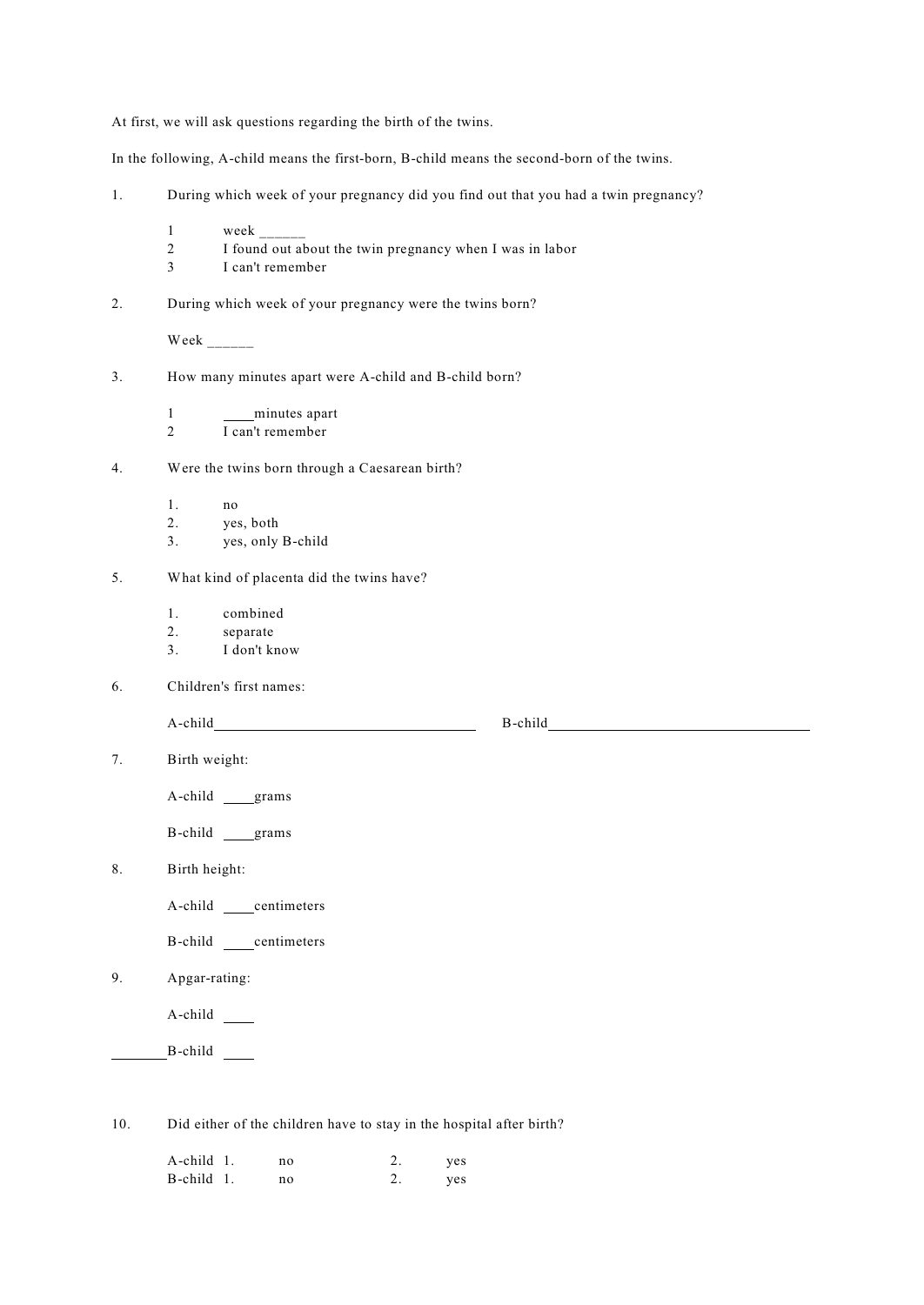If so, for what reason:

l

| 11. | Have your children ever ended up in the hospital due to an accident or<br>illness? |    |  |     |  |  |
|-----|------------------------------------------------------------------------------------|----|--|-----|--|--|
|     | A-child 1.                                                                         | no |  | yes |  |  |

| B-child 1.              | no | ves |
|-------------------------|----|-----|
| If so, for what reason: |    |     |

In the following, we will be asking about matters related to the health of the twins.

12. Do your twins have any proclaimed illnesses or defects related to birth (for example, an organic heart problem, hairlip, or a hernia)?

A-child:  $B$ -child:

13. Has your twin ever had any of the following illnesses or symptoms:

| A.    | Hay fever                             |                      | 1.<br>2.<br>3.<br>4.                  | neither<br>A-child<br>B-child<br>both |                                            |
|-------|---------------------------------------|----------------------|---------------------------------------|---------------------------------------|--------------------------------------------|
| Β.    | Asthma                                | 1.<br>2.<br>3.<br>4. | neither<br>A-child<br>B-child<br>both |                                       | diagnosed at age: $A$ ____ yrs<br>B<br>yrs |
| $C$ . | Convulsions/<br>Muscular contractions | 1.<br>2.<br>3.<br>4. | neither<br>A-child<br>B-child<br>both |                                       |                                            |
| D.    | Unconsciousness or<br>other "spasms"  | 1.                   | neither<br>2.<br>3 <sub>1</sub><br>4. | A-child<br>B-child<br>both            |                                            |

14. Have they been diagnosed to have other long-term illnesses? If so, then what disease?

| A-child: |  |
|----------|--|
| B-child: |  |

15. Do they have long-term medication? What medicine and for which illness?

| A-child: |  |
|----------|--|
| B-child: |  |

Next, we will ask about the growth and development of the twins. First, we will ask about events that happened before entering school. In most questions, we will ask you to compare the twins.

The development of the children before school-age (0-6 years old)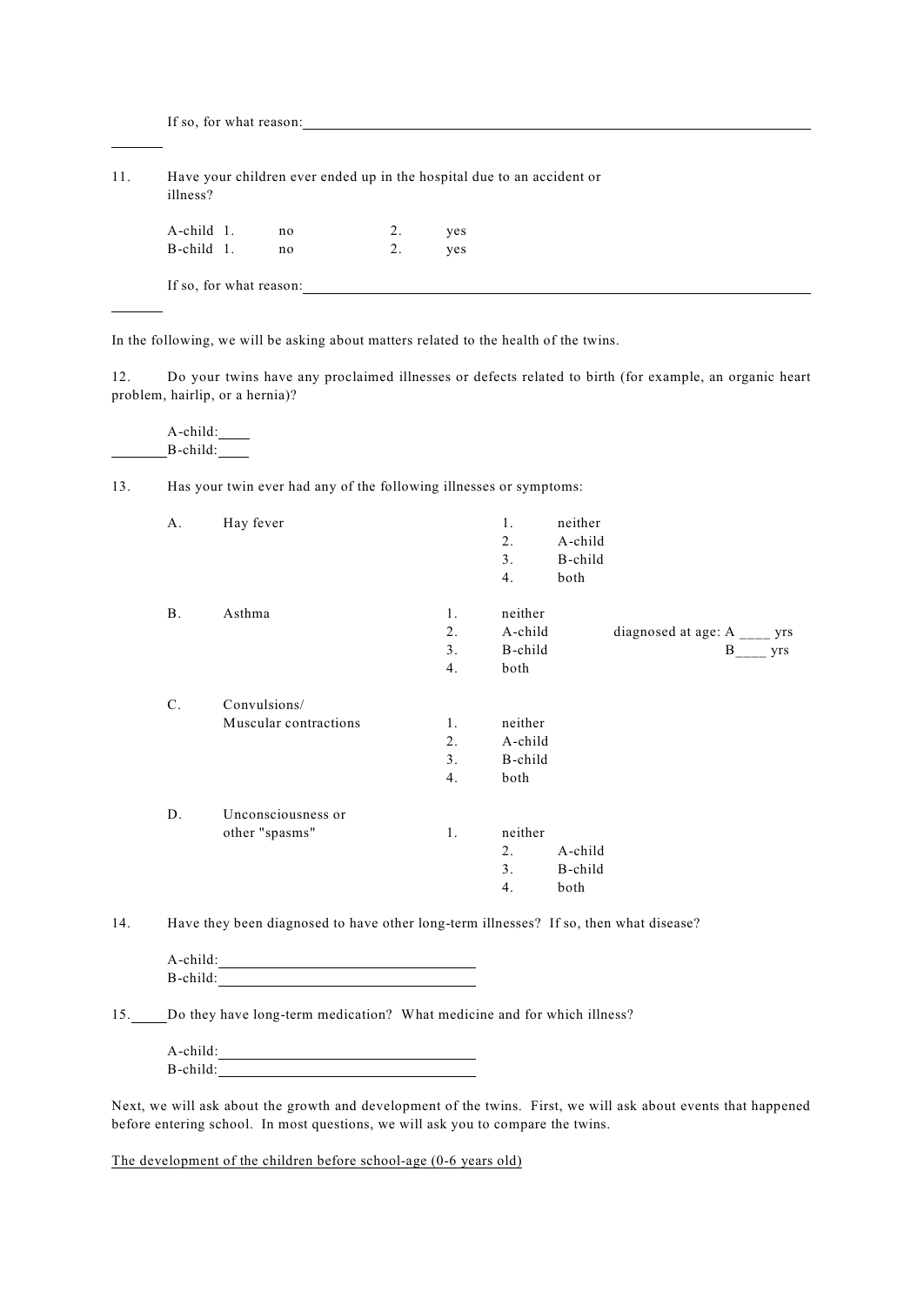Children do not always develop at the same rate, one can develop faster than another. We understand that it can be difficult to remember how the children developed and at what age they learned different skills. For that reason, we are asking about differences between the twins.

16. In your mind, were one of the children, who were under school age, ahead of the other in:

|                                              | A-child<br>was ahead | B-child<br>was ahead | No<br>difference | I can't<br>say |                |
|----------------------------------------------|----------------------|----------------------|------------------|----------------|----------------|
| -learning how to walk                        |                      |                      |                  |                |                |
| without support                              | 1                    | 2                    | 3                | 4              |                |
| -learning words and how                      |                      |                      |                  |                |                |
| to speak                                     | 1                    | 2                    | 3                | 4              |                |
| -manual dexterity (for                       |                      |                      |                  |                |                |
| example, making things with paper and glue)  | 1                    | 2                    |                  | 3              | 4              |
| -other physical exercise                     |                      |                      |                  |                |                |
| developments (e.g. agility)                  |                      | 2                    |                  | 3              | 4              |
| -intellectual development (e.g., cleverness) |                      | 2                    |                  | 3              | $\overline{4}$ |
| -"maturing" (development of                  |                      |                      |                  |                |                |
| emotions, adapting and so forth)             |                      | 2                    | 3                | 4              |                |

17. How did your twins usually get along together, before school age?

- 1. very well
- 2. fairly well
- 3. fairly badly
- 4. hardly ever<br>5. I can't say
- 5. I can't say

### 18. Were their behaviors similar before school age?

- 1. very similar
- 2. fairly similar
- 3. fairly different
- 4. very different
- 5. I can't say

19. Were they, back then, interested in the same things?

- 1. completely the same things
- 2. usually the same things
- 3. usually different things
- 4. hardly any common interests
- 5. I can't say

20. Which of your children learned the following skills first?

| Skill | First | A-child B-child At the same time I can't<br>First within 2 mos. | say |
|-------|-------|-----------------------------------------------------------------|-----|
|       |       |                                                                 |     |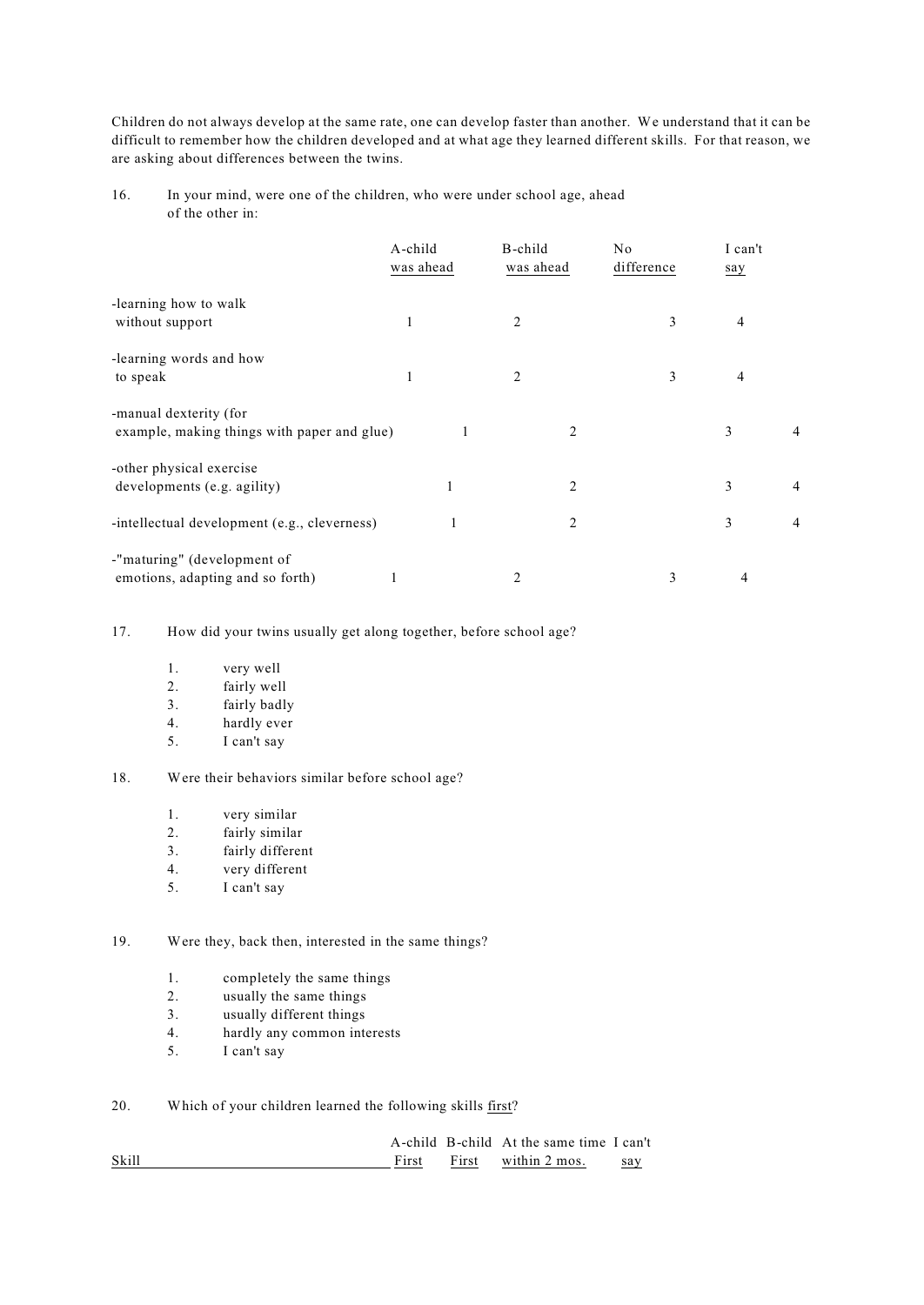| -turning over onto the<br>stomach (as a baby) | $\overline{c}$ | 3 |  |
|-----------------------------------------------|----------------|---|--|
| -standing without support                     | 2              | 3 |  |
| -climbing up stairs                           | $\mathfrak{D}$ | 3 |  |
| -undressing self                              | 2              | 3 |  |
| -eating with spoon                            | $\mathfrak{D}$ | 3 |  |
| -cutting paper with scissors                  | 2              | 3 |  |
| -tying own shoelaces                          | ↑              | 3 |  |

21. Did strangers have difficulty distinguishing between the twins, because the twins were so similar in appearance?

- 1. never or rarely<br>2. sometimes
- 2. sometimes<br>3. often
- often

22. How were the twins cared for before being of school age?

| 1. | mom/dad cared for them        | years |
|----|-------------------------------|-------|
| 2. | they were in "family daycare" | years |
| 3. | they were in daycare          | years |
| 4. | grandparents cared for them   | vears |
| 5. | a nanny at home               | years |
| 6. | other, what?                  | vears |

Here end the questions regarding development before school age.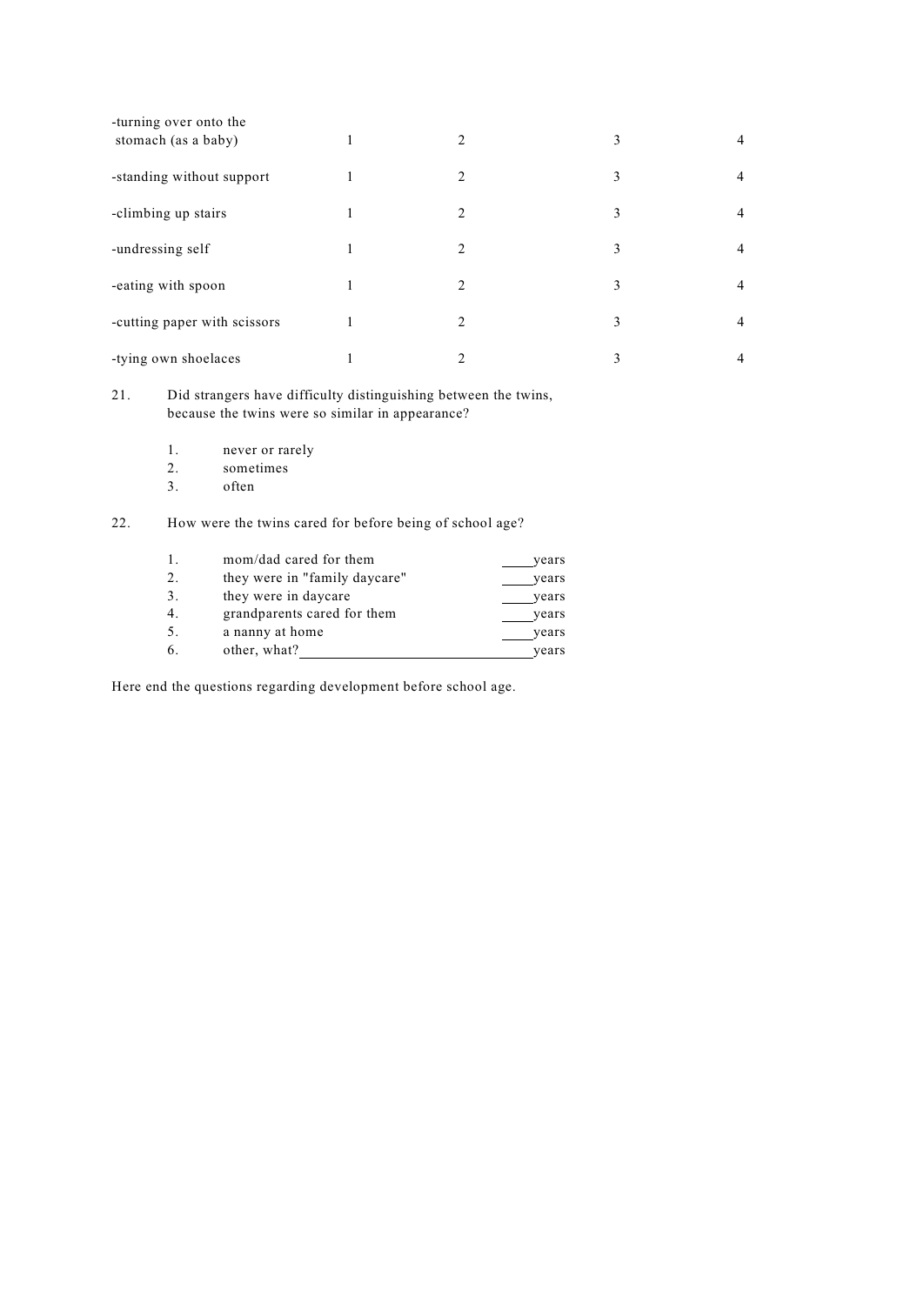### TWINS' IDENTITY

There are two types of twins, identical and fraternal twins. Identical twins come from the same single ovum that does not develop into one fetus but separates into two individuals. They have the same chromosomes and are of the same gender. They are also more identical than other siblings on average. Fraternal twins form when two ova separate at the same time from the ovaries and develop separately. Here, we speak about dizygotic twins. Although fraternal twins develop in the same area and are born at the same time, they are not on the average more identical in terms of chromosomes and physical appearance than other brothers and sisters. The question of identity can be studied later in other ways: sometimes the identity of the twins can be verified by examining the amnion in the maternity hospital. Later, the similarities of chromosomes can be examined by a special test.

- 23. In the maternity hospital, were you told about the identity of the twins as proven by amnion and other tests?
	- 1. twins are different gender  $\rightarrow$  move to the question 29
	- 2. identity was not a mentioned
	- 3. It was said that identity cannot be verified
	- 4. the twins were said to be fraternal
	- 4. the twins were said to be identical
	- 5. I can't say
- 24. Do the twins have same color eyes?
	- 1. definitely different color eyes
	- 2. some difference
	- 3. completely same color eyes
- 25. Do the twins have same hair color?
	- 1. completely same hair color
	- 2. some difference
	- 3. definitely different hair color
- 26. Do the twins have the same type of hair (thickness, curly or straight . . .)?
	- 1. completely same type of hair
	- 2. some difference
	- 3. definitely different type of hair
- 27. Do the twins have the similar kind of facial features?
	- 1. definitely different kind of facial features
	- 2. a few small differences in facial features
	- 3. facial features are very similar
- 28. What is your understanding of the identity of the twins?
	- 1. the twins are identical
	- 2. the twins are fraternal
	- 3. I am not sure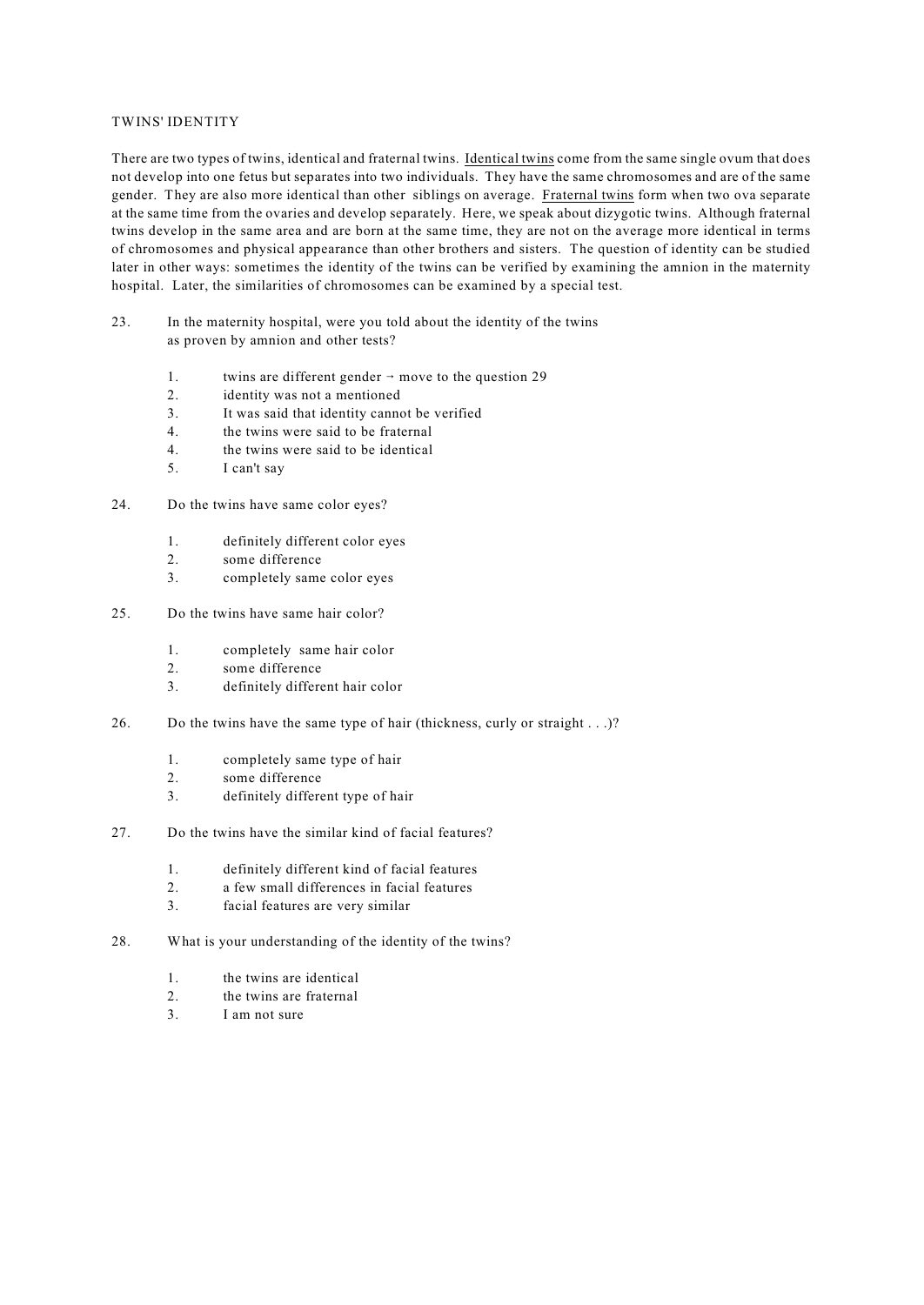School-aged children's development

(Cohort -83: A-child B-cild 1. Does your twin go to a normal comprehensive school? 1 2 Special school 1 2 Which special school?

29. Which child learned to read first?

- 1. A-child
- 2. B-child
- 3. at the same time (within a month's time)
- 4. I can't say

30. In your mind, was one of the twins more skilled or ahead in development while 7-10 years old:

|                            | A-child A-child Both were B-child<br>definitely<br>ahead | slightly<br>ahead | equal | B-child<br>slightly | definitely<br>ahead ahead |  |
|----------------------------|----------------------------------------------------------|-------------------|-------|---------------------|---------------------------|--|
| -in agility                |                                                          |                   |       |                     |                           |  |
| -in strength               |                                                          |                   |       |                     |                           |  |
| -in verbal expression      |                                                          |                   |       |                     |                           |  |
| -emotionally, in adjusting |                                                          |                   |       |                     |                           |  |
| -musically                 |                                                          |                   |       |                     |                           |  |

31. Was their behavior similar during school age?

- 1. very similar
- 2. somewhat similar
- 3. somewhat different
- 4. Very different
- 5. I can't say

32. Are the twins so identical that the teachers have a hard time telling them apart?

- 1. no
- 2. yes
- 3. I can't say

33. Are they interested in the same things?

- 1. completely the same things
- 2. usually the same things
- 3. usually different things
- 4. Very few common interests
- 5. I can't say

## 34. Do they have the same friends?

- 1. Share almost all friends
- 2. many common friends
- 3. Mainly different friends
- 4. no shared friends
- 5. I can't say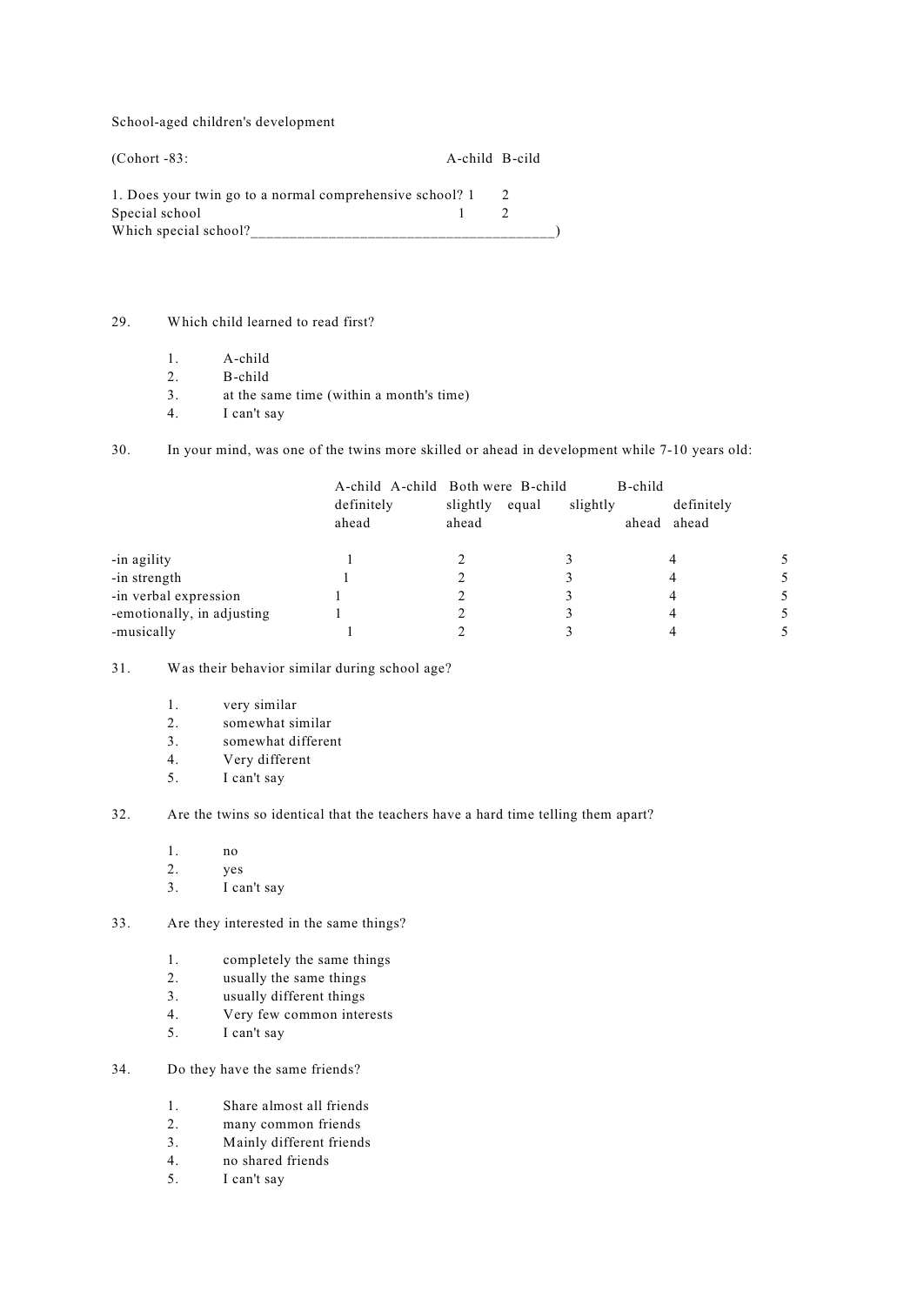- 35. Does one appear as the "leader" when it comes to opinions, games or assignments, etc.?
	- 1. child A always leads
	- 2. child A usually leads
	- 3. they lead equally
	- 4. child B usually leads
	- 5. child B always leads
	- 6. I can't say
- 36. At home, do the twins share a bedroom?
	- 1. yes
	- 2.  $\log_2$  no  $\rightarrow$  for how many years have they lived in different rooms? years
- 37. Who lives with the twins in the household?
	- 1. the twins' biological mother
	- 2. the twins' biological father
	- 3. siblings, how many ?
	- 4. other adults (a new husband/wife, grandparents, other relatives, other people) Who?\_\_\_\_\_\_\_\_\_\_\_\_\_\_\_\_\_\_\_\_\_\_\_\_\_\_\_\_\_\_\_\_\_\_\_\_\_\_\_\_\_\_\_\_\_\_\_\_
	- 5. other children (half-siblings, adoptive children, other) How many? 2
- 38. How much time, when awake, do the twins spend together? (you may circle as many choices as you need).
	- 1. the twins are almost always together
	- 2. the twins are usually together
	- 3. A-child is usually with other friends or siblings
	- 4. A-child is alone a lot
	- 5. B-child is usually with other friends or siblings
	- 6. B-child is alone a lot

39. Are the twins dependent on each other? Circle the most accurate alternative for both A and B child.

A-child of his/her twin

- 1 very dependent
- 2 somewhat dependent
- 3 not at all dependent
- 4 cannot say

B-child of his/her twin

- 1 very dependent
- 2 somewhat dependent
- 3 not at all dependent
- 4 cannot say

40. Do your twins attend the same school?

- 1. they have attended the same school throughout elementary school
- 2. they were in the same school together for years
- 3. they attended different elementary schools in different schools  $\rightarrow$  move to question 42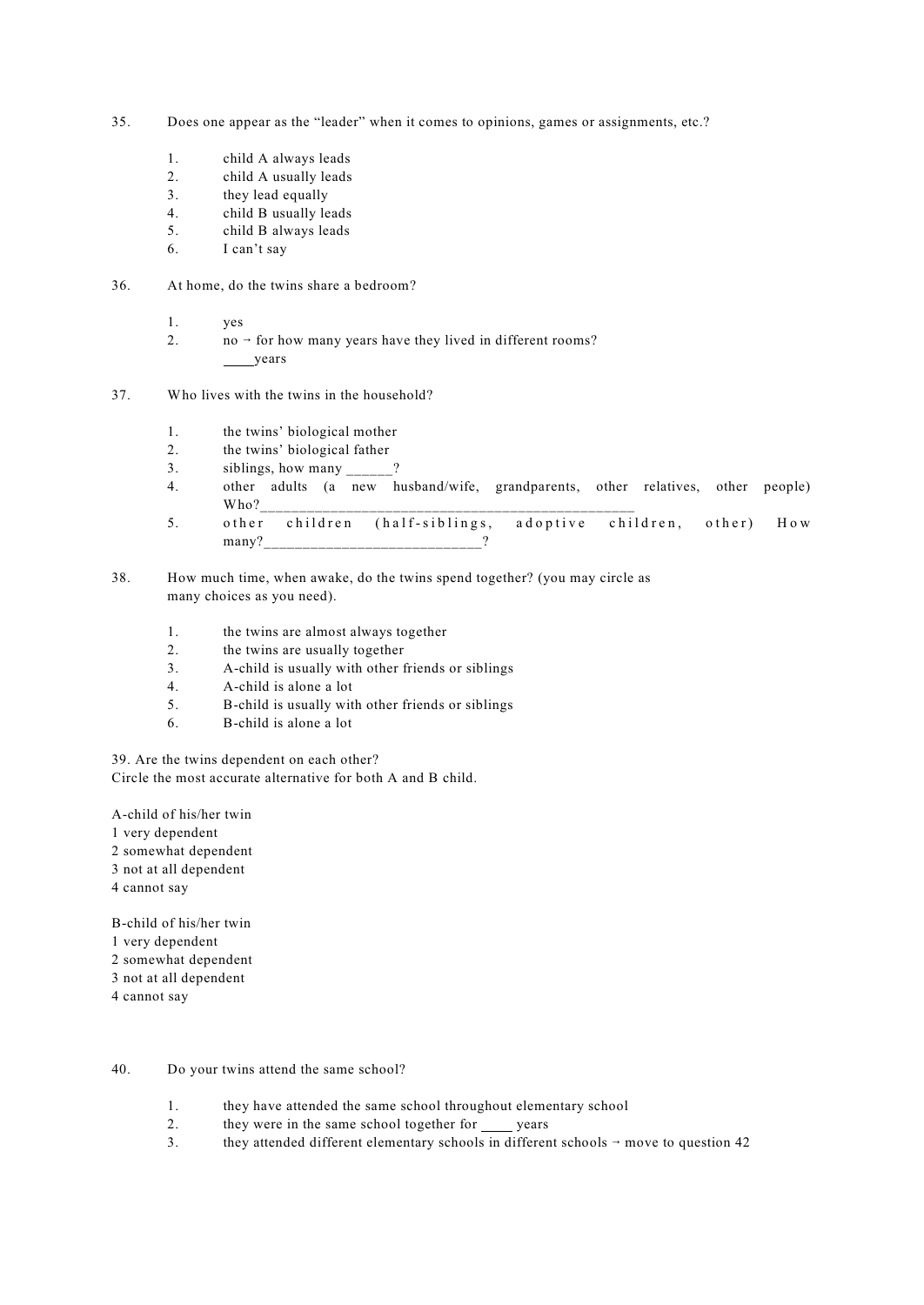(Cohort -83:

- 11. Have they always been in the same class in elementary school (have they always had the same homeroom teacher)?
	- 1. they have always been in different classes.
	- 2. they have been in the same class together for years)

41. Have the twins always been in the same homeroom, i.e. have they always had the same homeroom teacher?

- 1 they have always been in **different** homerooms
- 2 they have been in **the same** homeroom for 1-2 years
- 3 they have been in the same homeroom for 3-4 years
- 4 they have always been in the same homeroom
- 5 other, what?

42. Which twin had a better grade point average last spring?

- 1. A-child
- 2. B-child
- 3. no difference
- 4. I can't say

#### SCHOOL STUDY

On the last page of this questionnaire we ask about where your children go to school and the name of their home room teacher. We need this information so that we may ask the school principal and the home rome teacher to agree to a study conducted in the school.

The reciprocal social difficulties of twins at school and at home will be explained by the home room teachers' and parents' estimations. For this reason, we will send the same questionnaires to the home and the school in the beginning of the spring semester.

In addition, some of the twins will participate in a reciprocal study that is conducted in the classrooms of the twins by a researcher. In this study the pupils are asked to evaluate each other by answering questions (for example, "Of your classmates, who would you choose to be the leader of a class trip?"). In the research situation, the twins are not singled out because the entire class participates in the evalutation of others. In other words, it is at no stage emphasized that the research concerns the twins. After the class study, the researcher will present a few questions to the twins, separately, regarding their interests and health experiences.

We ask you for your approval for the twins to participate in the school study.

- 1 I approve -> please fill in the following page
- 2 I do not approve  $\ge$  go to question 43